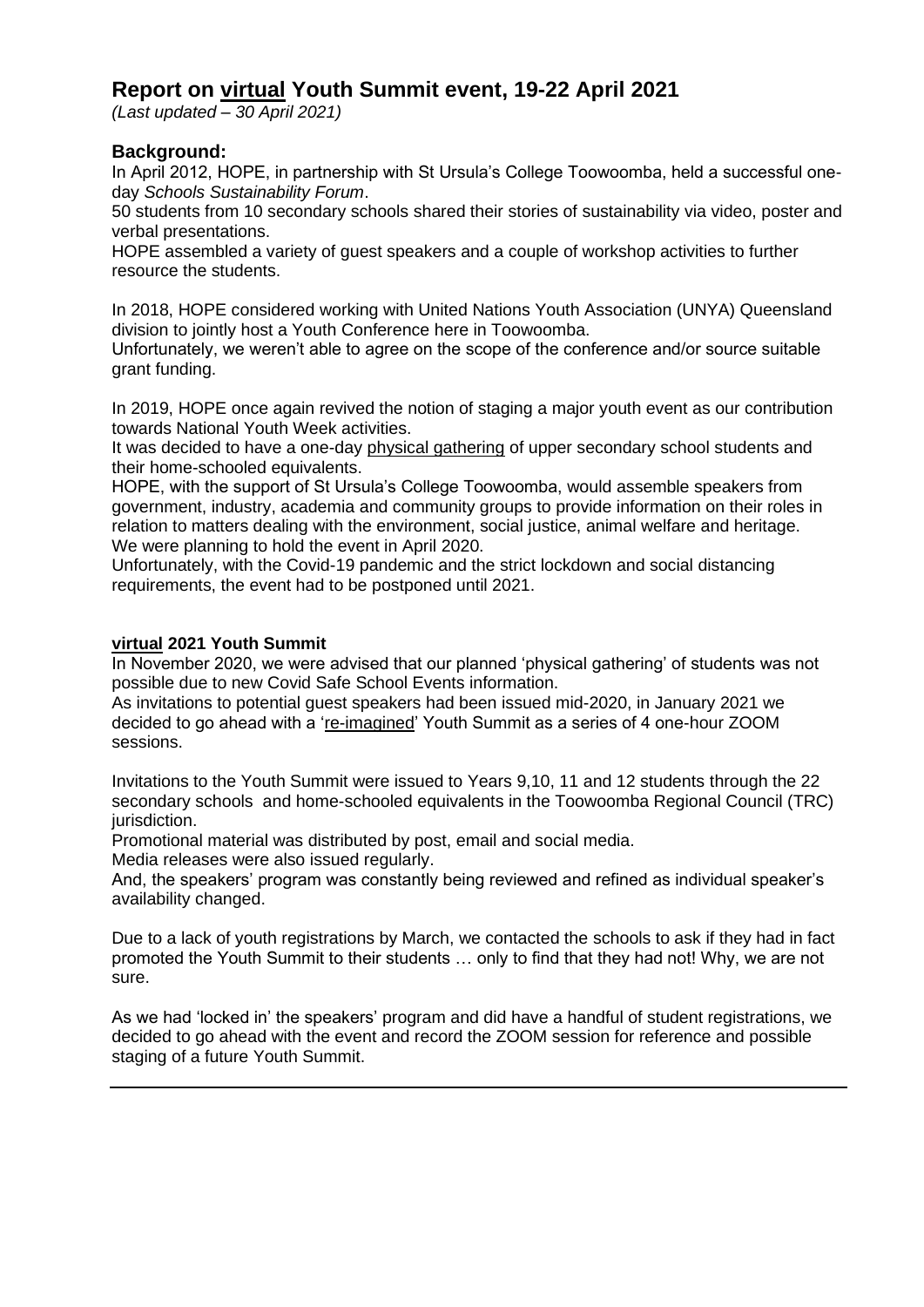### **Correspondence:**

- 20210211 Youth Summit re-imagined Letter 2.3 Invitation to Youth Summit Secondary Schools in Toowoomba region
- → Information on the Youth Summit was also regularly issued via email and social media

#### **Media releases:**

- 20210326 MR Citizen Science" style PhotoVoice Project
- 20210330 MR HOPE's 2021 Youth Summit to Inspire Youth to Participate in Community Action!
- → Information on the Youth Summit was also regularly issued via email and social media

### **Program -final:**

#### **What is this Youth Summit event all about?**

This online Youth Summit event is spread over four days and will focus on the crucial importance of youth involvement and the voice of youth in helping to progress **genuine sustainable development** in our region and in our wider world. The youth of today will become the full citizens of tomorrow. They have a particularly important stake in helping to answer some of the big questions associated with the notion of human sustainable development: how can we live well in this place for the long-term future, in our local areas, in our region, country and on our planet? And what is the preferred future we want to choose, in order that we will be able to live in that way?

An impressive program of guest speakers, expert on various subjects vital to making sustainable development a reality, will provide our youth audience with useful knowledge, values, and attitudes which can help them start to make sense of sustainable development as an idea. Our speakers will point to some of the serious problems we face, and the challenges we must overcome to achieve sustainable development but also, most importantly, some of the solutions we can use to deal effectively with those problems and challenges. Taken together, the Summit presentations will demonstrate that we already have the knowledge, tools, and technologies to provide a sustainable development future in our world and in our region. This would be a future that is more climate safe, environmentally healthy, socially fair, and economically equal. This is also a future that is much preferable to the one we are headed toward now.

In the closing plenary session of the Summit, we will ask our audience to use the ideas that have been presented across the program to generate their own thoughts, and some possible suggestions, about how more sustainable development could be achieved in our local areas and region. The Summit organisers will then review audience ideas and submit the best of them to Toowoomba Regional Council, our local government with the important responsibility for overseeing the way in which development takes place across our region.

# **Monday, 19/04/21 4pm – 5.15 pm**

- Welcome, introductions and program outline (3mins FO)
- \*\*\* Acknowledgement of Country; and purpose of Youth Summit (5mins AN | see notes provided)

\*\*\* Include reference to Ursie's Earthies assisting with drafting 'Resolutions to be submitted to TRC

- Dr Michelle Maloney, AELA (speaking to PPT); and Q&A session (10mins) Video - Crisis 2021 Youth Summit 1 - [YouTube](https://www.youtube.com/watch?v=nsMSIBau7-s)
- Andy Le Brocque, USQ The Earth in Crisis (responding to YouTube); and Q&A session (10mins) -- Video - Crisis 2021 Youth Summit 1 - [YouTube](https://www.youtube.com/watch?v=nsMSIBau7-s)
- Jane O'Sullivan, SPA (speaking to PPT); and Q&A session (10mins)
- Paul McDonald, SQ Landscapes (speaking to PPT); and Q&A session (10mins)
- Wrap up of key points and take-home messages (7mins AN | see summary no. 1)